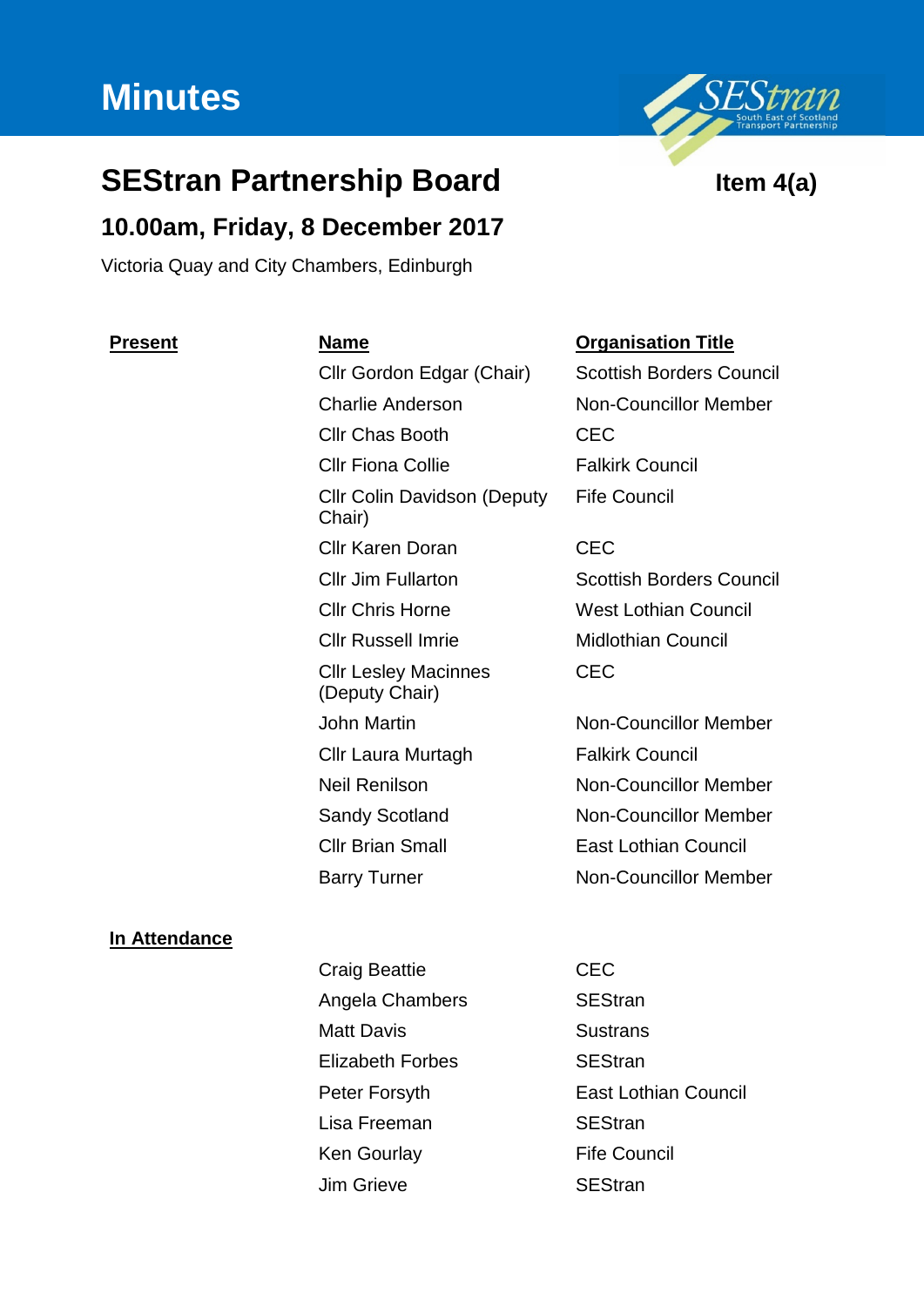|                                        | Peter Jackson             | <b>SEStran</b>                  |
|----------------------------------------|---------------------------|---------------------------------|
|                                        | Gavin King                | <b>CEC</b> (Secretary)          |
|                                        | <b>Catriona Macdonald</b> | <b>SEStran</b>                  |
|                                        | Greg McDougall            | <b>CEC</b>                      |
|                                        | Kerra McKinnie            | <b>Board Observer</b>           |
|                                        | Graeme Johnstone          | <b>Scottish Borders Council</b> |
|                                        | lain Shaw                 | CEC (Treasury)                  |
|                                        |                           |                                 |
| <u>Apologies for</u><br><u>Absence</u> |                           |                                 |
|                                        | <b>Cllr Dave Dempsey</b>  | <b>Fife Council</b>             |
|                                        | <b>Neil Dougall</b>       | <b>Midlothian Council</b>       |
|                                        | George Eckton             | <b>SEStran</b>                  |
|                                        | <b>Cllr Phil Fairlie</b>  | Clackmannanshire<br>Council     |
|                                        | Cllr Ian Ferguson         | <b>Fife Council</b>             |
|                                        | <b>Phil Flanders</b>      | <b>Non-Councillor Member</b>    |
|                                        | <b>CIIr David Key</b>     | <b>CEC</b>                      |
|                                        | <b>Cllr Darren Lee</b>    | Clackmannanshire<br>Council     |
|                                        | <b>Graeme Malcolm</b>     | <b>West Lothian Council</b>     |
|                                        | <b>Brian Sharkie</b>      | <b>Non-Councillor Member</b>    |
|                                        | <b>Cllr Peter Smaill</b>  | <b>Midlothian Council</b>       |
|                                        | Dr Doreen Steele          | <b>Non-Councillor Member</b>    |

# **1. Adjournment**

#### **Decision**

In the absence of a quorum the meeting of 8 December 2017 was adjourned until 19 January 2018.

# **2. Valedictory**

Councillor Edgar paid tribute to Falkirk Provost, Tom Coleman, a previous member of the Partnership Board and Performance and Audit Committee who had recently passed away. A minute's silence was held.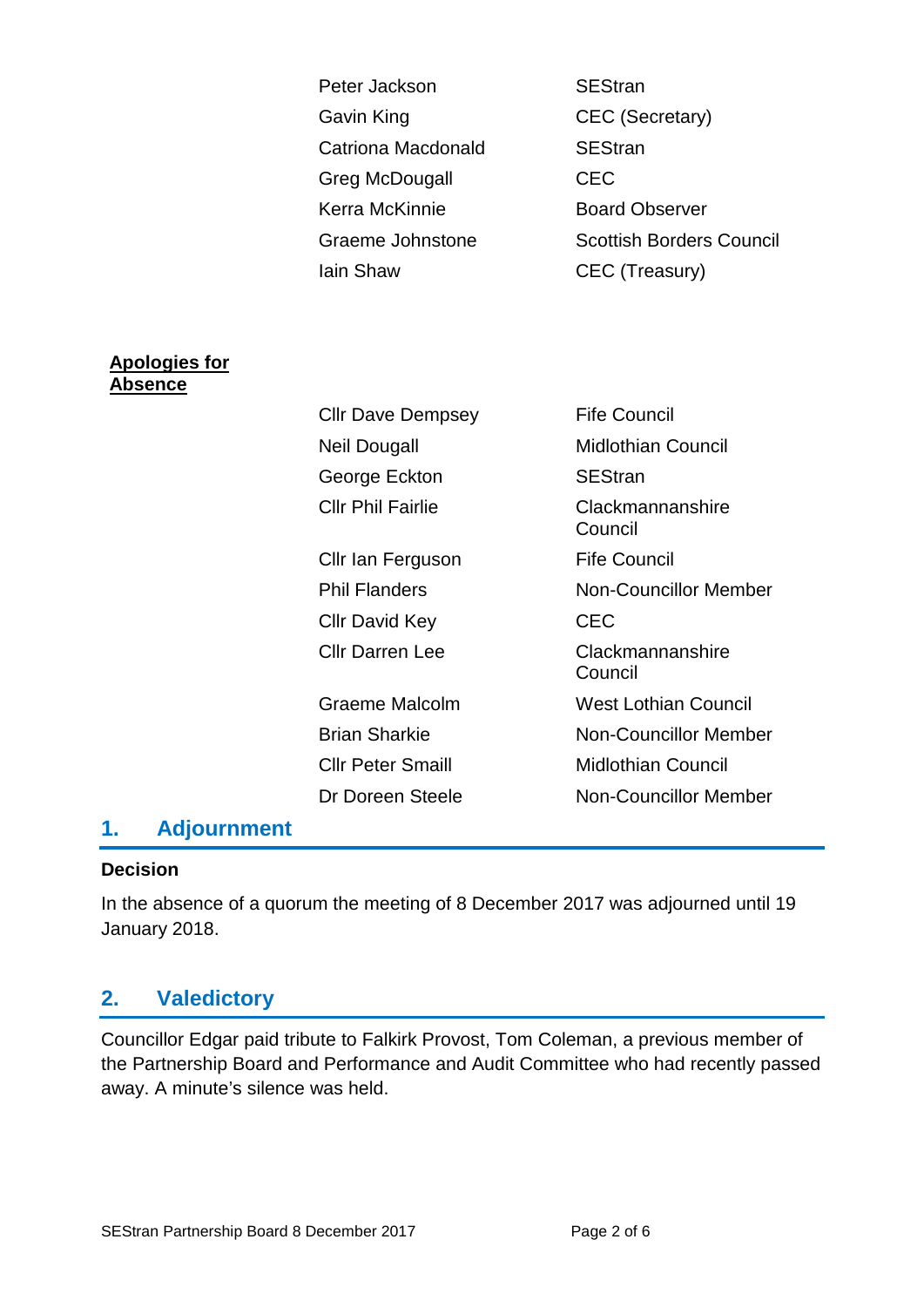# **3. Minutes**

#### **Decision**

- 1) To agree the minute of the previous meeting of 22 September 2017 as a correct record.
- 2) To agree the minute of the Performance and Audit Committee of 24 November 2017 as a correct record.
- 3) To note the minute of the Chief Officers' Liaison Group of 9 November 2017.

(Reference – minutes, submitted.)

# **4. Active Travel in South East of Scotland**

Following a suggestion by the Chair and Deputy Chairs that meetings of the Partnership should have a greater focus on debating and discussing strategic items, details were provided of possible actions for the Partnership in increasing the journeys made by active travel.

The Partnership discussed the following:

- Partnership working with organisations such as Young Scot were essential but cognisance should be taken of cost and whether there was always the money to match fund with other organisations.
- Planning played an important role in encouraging walking as design still favoured car travel. SEStran as a consultee would be able to have a strong voice as part of the 'place making' agenda in Planning.
- A major concern was the pressure on subsidised bus routes and SEStran could have a role in supporting Councils maintaining bus routes.

### **Decision**

- 1) To highlight to Community Planning Partnerships that SEStran could help with any issues raised in Local Outcome Improvement Plans.
- 2) To not pursue a separate Active Travel Strategy but to comment and feed into other strategies where appropriate.
- 3) To support a further iteration of the Cross Boundary Study for the region.
- 4) To agree, subject to sufficient budget, that further investment to support the national Travel Planning online toolkit would be beneficial.
- 5) To explore lobbying the Minister for additional Active Travel funding but for supporting national campaigns rather than specific regional campaigns.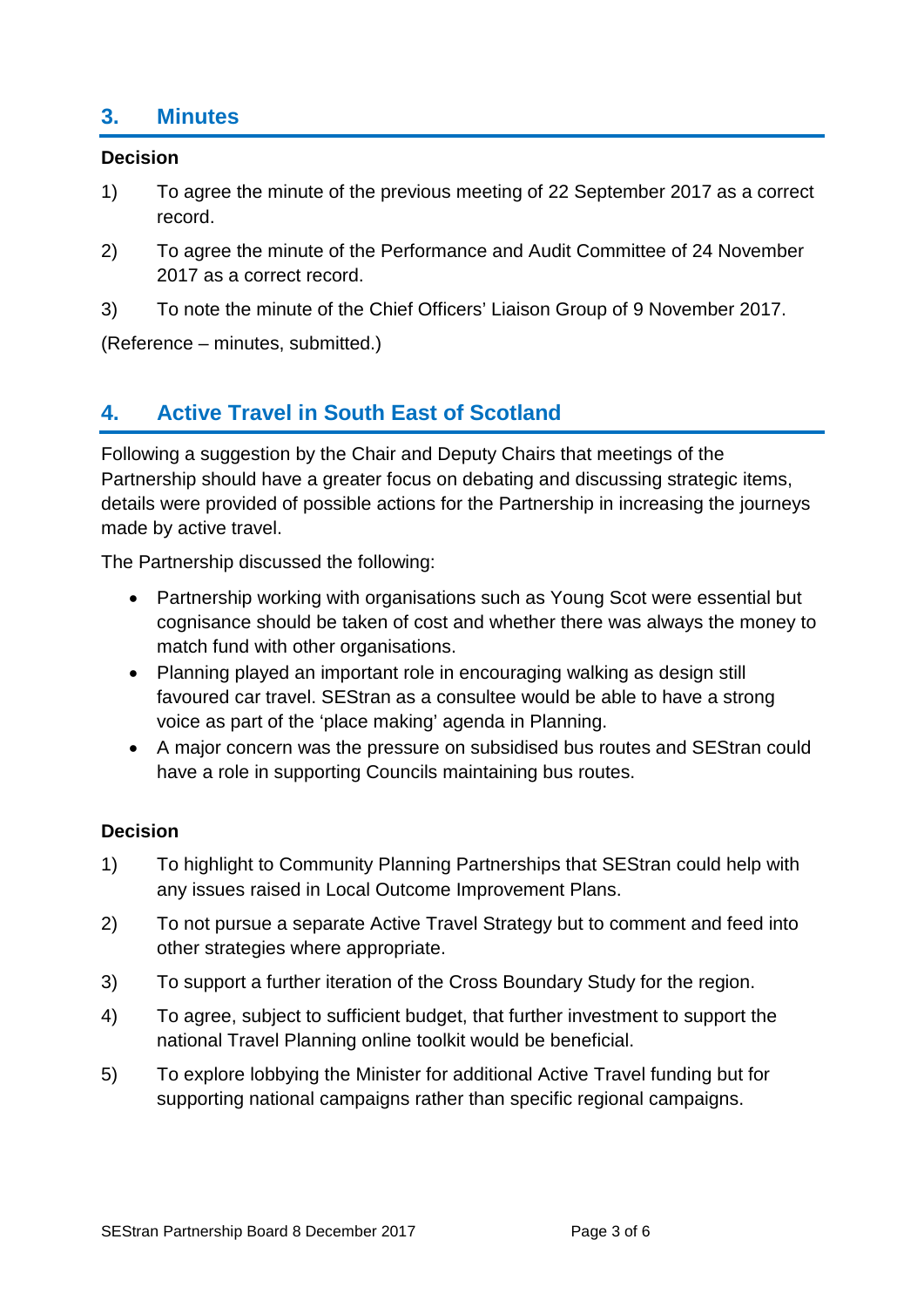- 6) That the development of preventative actions in regard to encouraging outdoor activity through travel schemes for parents and children should remain a local issue for Councils and Integration Joint Boards.
- 7) To agree that how the Partnership could promote equality and safety of active travel should be explored further at the Equalities Forum.

### **Declaration of Interests**

Councillor Horne declared a non-financial interest in the above item as a Director of the Bike Station.

Sandy Scotland declared a non-financial interest in the above item as a Director of Cycling Scotland.

# **5. Financial Planning 2018-19**

Options were presented for the 2018/19 revenue budget including an option to reduce the constituent Council's requisition by 5%.

### **Decision**

To request that options for reductions from the constituent Councils of 10% and 15% were explored and circulated to all members in advance of the next meeting and following the Performance and Audit Committee.

# **6. Finance Officer's Report**

An update was provided on the financial performance of the core revenue budget of the Partnership for 2017/18. Details were also provided of the cash flow position of the Partnership in respect of its net lending to and borrowing from the City of Edinburgh Council.

### **Decision**

- 1) To note that it was forecast that core expenditure in 2017/18 would underspend by £5000 against the revenue budget of the Partnership and that this underspend would meet project costs in 2017/18.
- 2) To note that all income and expenditure would continue to be monitored closely with updates reported to each Partnership meeting.
- 3) To note the month end balance of indebtedness between the Partnership and the City of Edinburgh Council and the reason for these balances as identified in paragraph 2.7 of the Treasurer's report.
- 4) To provide further information on the reasons why the Partnership Director authorised a budget transfer of £10,000 from the projects budget.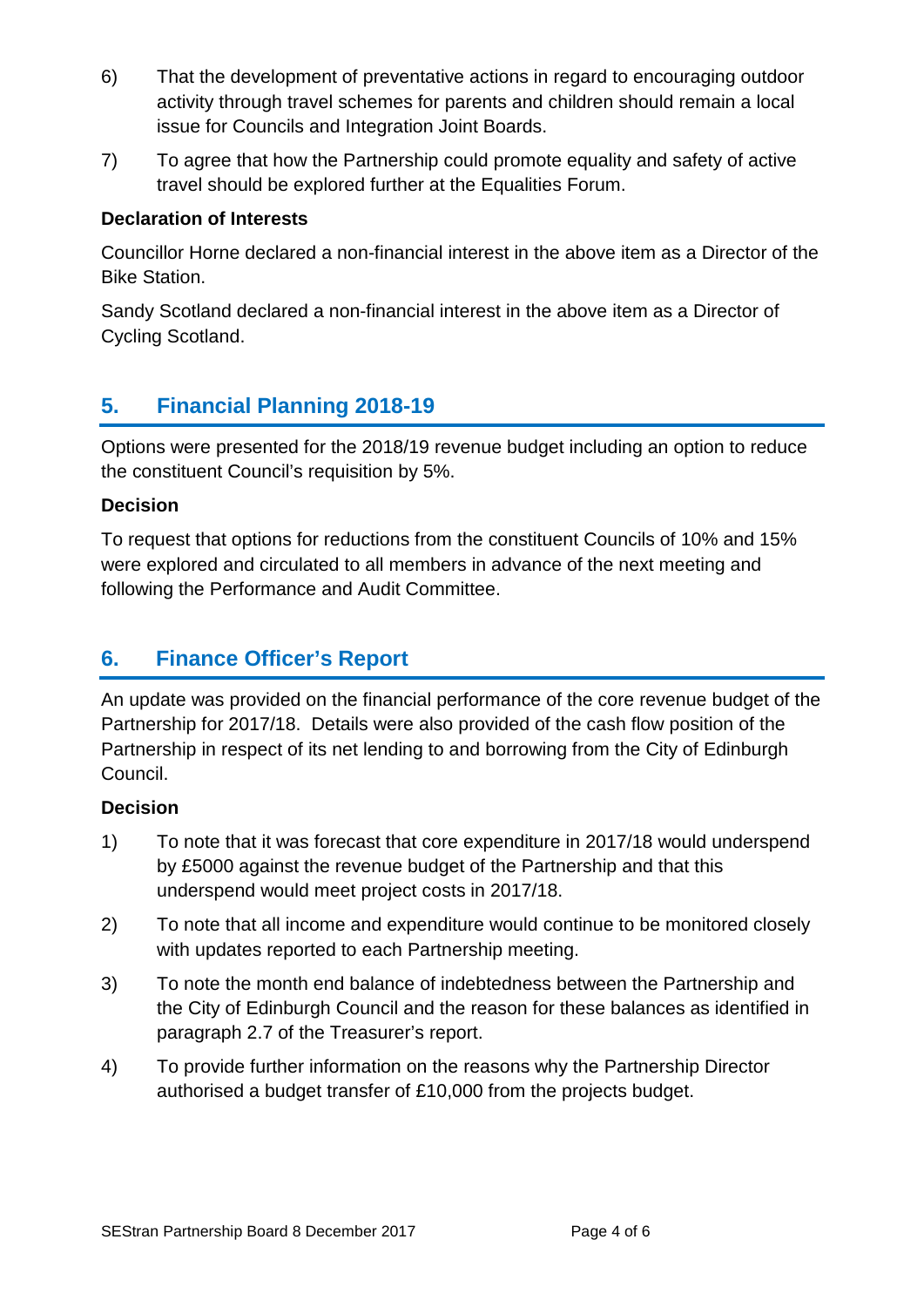# **7. Treasury Management – Mid-term Review**

Details were provided of the investment activity undertaken on behalf of the Partnership during the first half of the 2017/18 financial year.

### **Decision**

To note the investment undertaken on behalf of the Partnership.

# **8. Policy Consultations**

Four consultation reports had been submitted by the Partnership Director. These consultations were:

- A Healthier Future
- Low Emission Zones
- Local Bus Services and Smart Ticketing
- Financial Accounting Arrangements for Regional Transport Partnerships

Due to the adjournment of the last meeting, the consultation deadline had passed and the consultation responses had been submitted.

#### **Decision**

To note the responses had been submitted on all four consultations.

# **9. Policy and Project Report**

An update was provided on key aspects of projects and initiatives progressed in the last quarter and the process for the UK leaving the EU.

### **Decision**

- 1) To note the report.
- 2) To approve the SHARE-North related grant offer of £18,000 for the Edinburgh College Electric Vehicle Project.

# **10. Model 3 Consultation**

An update was provided on the discussions undertaken by the Partnership Director since the 2016 December Board meeting on a model 3 Regional Transport Partnership.

### **Decision**

1) To note that all 8 constituent Councils had been formally consulted on the proposal for SEStran to change to a 'Model 3' authority by means of an order under section 10 of the Transport (Scotland) Act 2005.